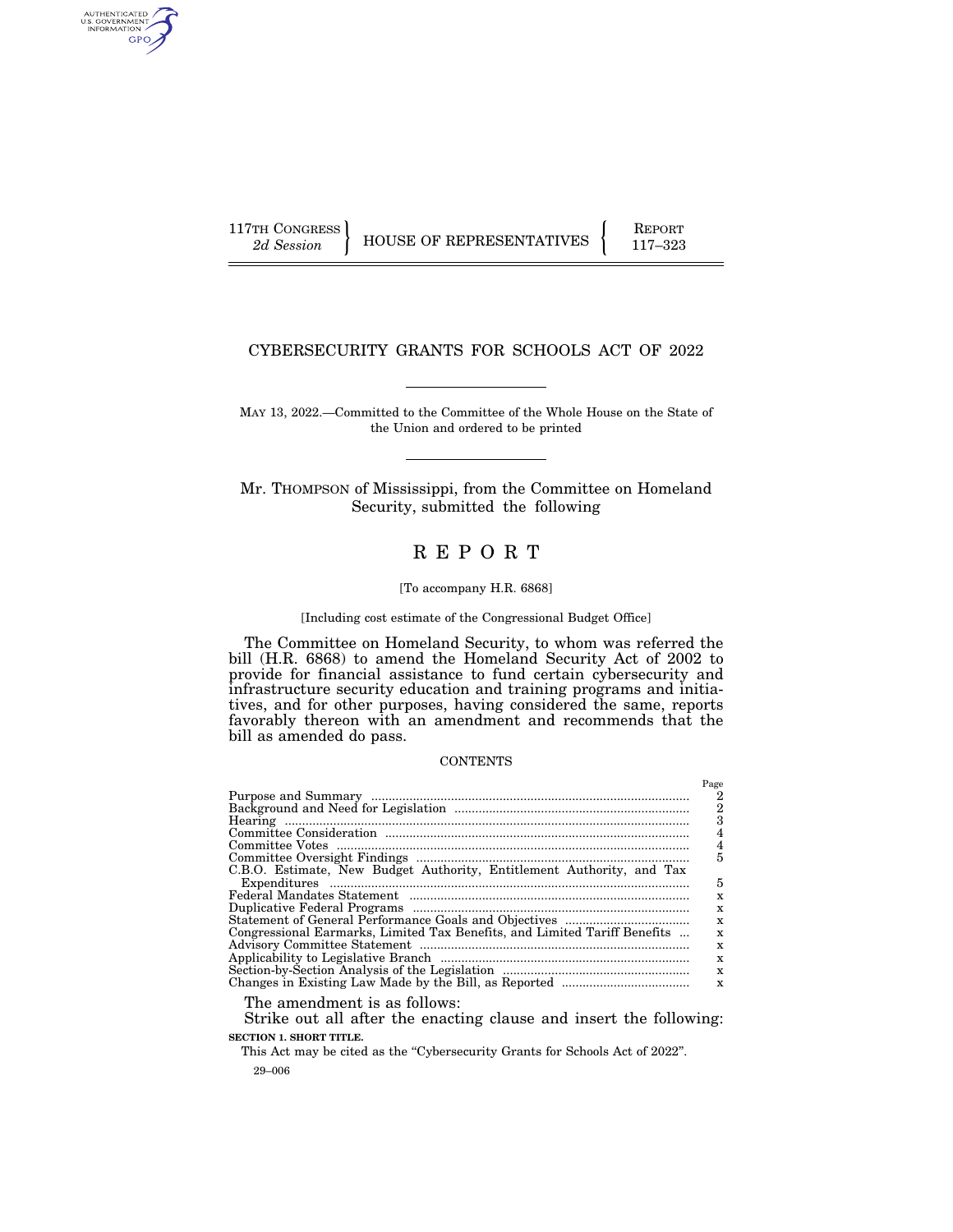**SEC. 2. STRENGTHENING CYBERSECURITY EDUCATION SUPPORT.** 

(a) IN GENERAL.—Section 2220 of the Homeland Security Act of 2002 (6 U.S.C. 665f) is amended by adding at the end the following new subsection:

''(e) GRANTS AND COOPERATIVE AGREEMENTS.—The Director may award financial assistance in the form of grants or cooperative agreements to States, local governments, institutions of higher education (as such term is defined in section 101 of the Higher Education Act of 1965 (20 U.S.C. 1001)), nonprofit organizations, and other non-Federal entities as determined appropriate by the Director for the purpose of funding cybersecurity and infrastructure security education and training programs and initiatives to—

''(1) carry out the purposes of CETAP; and

"(2) enhance CETAP to address the national shortfall of cybersecurity professionals.''.

(b) BRIEFINGS.—Paragraph (2) of subsection (c) of section 2220 of the Homeland Security Act of  $2002$  (6  $\overline{U}$ .S.C. 665f) is amended–

 $(1)$  by redesignating subparagraphs  $(C)$  and  $(D)$  as subparagraphs  $(D)$  and  $(E)$ respectively; and

 $(2)$  by inserting after subparagraph  $(B)$  the following new subparagraph:

''(C) information on any grants or cooperative agreements made pursuant to subsection (e), including how any such grants or cooperative agreements are being used to enhance cybersecurity education for underserved populations or communities;"

#### PURPOSE AND SUMMARY

H.R. 6868, the "Cybersecurity Grants for Schools Act of 2022," authorizes the Cybersecurity and Infrastructure Security Agency (CISA) to provide grants or cooperative agreements to States, local governments, institutions of higher education, nonprofit organizations, and other non-Federal entities to carry out the purposes of the Cybersecurity Education and Training Assistance Program  $(CETAP)$ , as authorized last year.<sup>1</sup> CETAP's purpose is to support CISA's efforts to build and strengthen ''a national cybersecurity workforce pipeline capacity through enabling elementary and secondary cybersecurity education."<sup>2</sup> To further the CETAP program, this legislation grants CISA the authority to provide grants to organizations to carry out the program to help enhance cybersecurity education at the elementary and secondary levels.

#### BACKGROUND AND NEED FOR LEGISLATION

Cybersecurity expertise is a critical component of national security; however, the U.S. has struggled to cultivate a cybersecurity talent pipeline, develop academic curriculum, and promote awareness and interest among potential job candidates.

The cybersecurity workforce shortage is a global problem. Research conducted by  $(ISC)^2$ , the world's largest nonprofit association of cybersecurity professionals, estimates there is gap of 3.1 million between the number of skilled professionals needed and the number individuals trained to perform that work.3 According to National Institute for Standards and Technology (NIST)-funded research, in the U.S. alone, there is a deficit of  $\widetilde{464,420}$  cybersecurity employees; this is a sizable gap considering that the total employed in the U.S. cyber workforce is just 956,341.4

 $^1$  Pub. L. 116–283,  $\S$ 1719 (2021).<br> $^2 \, Id.$ <br/> $^2$  and  $^2$  and  $^2$ <br/> $^2$  and  $^3$  arcy<br/>bersecurity Professionals Stand Up to a Pandemic: (ISC)<br/> $^2$  Cybersecurity Workforce Study,  $2000, ^8$  <br/>(ISC)^2,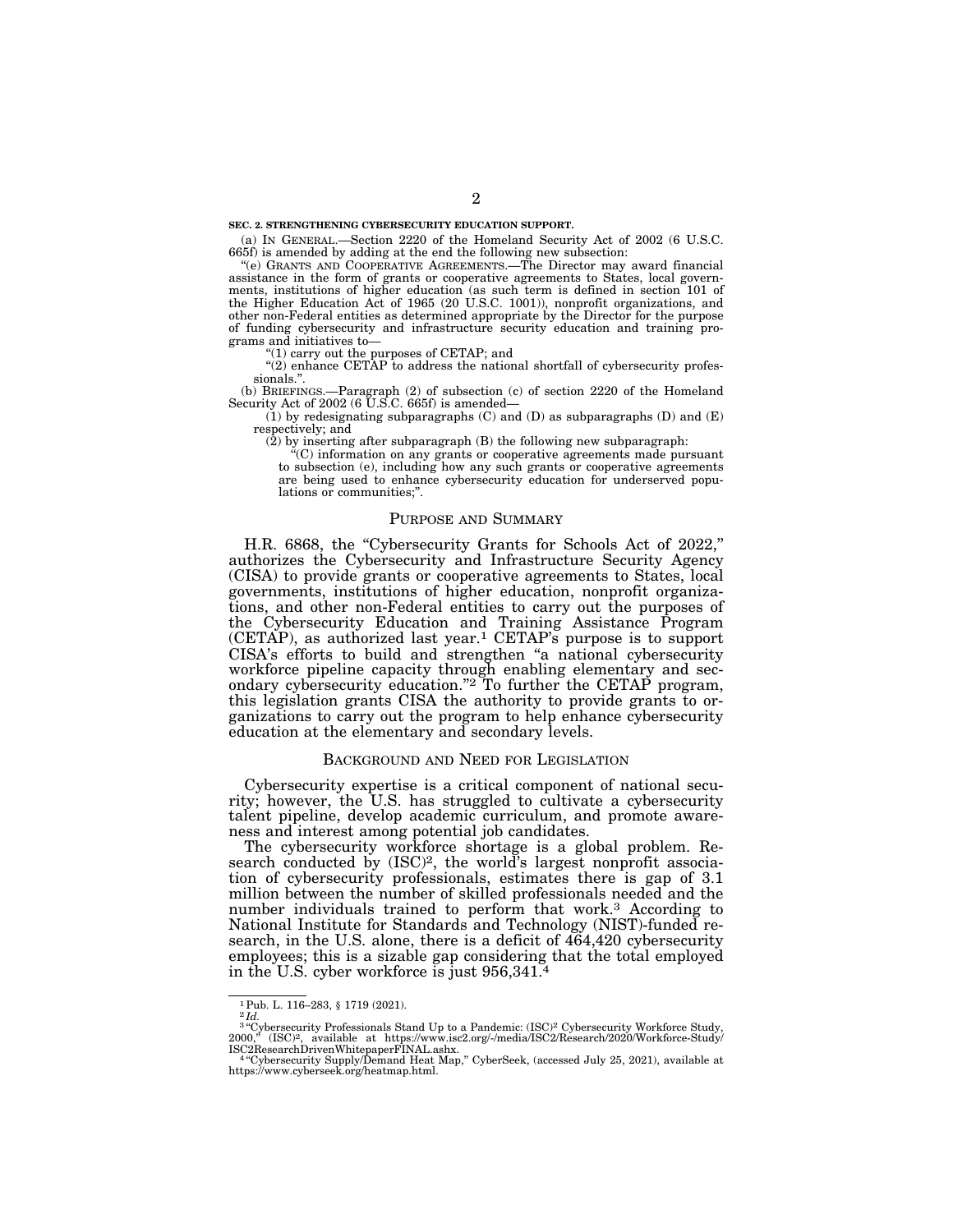Moreover, the demographic composition of the cybersecurity workforce lacks the diversity of the U.S. population. A 2018 deepdive analysis of the gender, age, tenure, ethnicity, and race of the U.S. cyber workforce, carried out by the International Information System Security Certification Consortium, (ISC)2, and the International Consortium of Minority Cybersecurity Professionals, found that women comprised just 11 percent of the workforce and that African Americans and Hispanic Americans accounted for 9 and 4 percent respectively.<sup>5</sup> In  $2019$ ,  $(ISC)^2$  expanded the scope of the survey beyond traditional cybersecurity professionals to IT professionals who spend at least 25 percent of their time on cybersecurity. In that survey, some of these statistical averages seemed to increase (e.g., women in cybersecurity jumped to 24 percent), but (ISC)2 concluded that the change may be linked more to methodological differences between surveys than an increase in the number of women in the field.6 These numbers demonstrate that, despite the range of government- and industry-driven initiatives to grow the cybersecurity workforce, many talent pipelines remain untapped.

Other factors may be exacerbating the shortage of cybersecurity expertise, such as the relative difficulty of teaching cybersecurity in a classroom, the shortage of teachers who are able to confidently teach cybersecurity to students, and the daunting task, particularly in higher education, of constantly updating curriculum and syllabi to keep pace with a rapidly changing field.7 At the K–12 level, a 2020 survey found that fewer than half of the participating districts and schools had cybersecurity education programs and that rural and low-income school districts were less likely to have cybersecurity education resources for students.<sup>8</sup>

To address the long-standing struggles to grow the cyber talent pipeline, CISA launched CETAP to deliver free cybersecurity, STEM, and computer science curricula and resources to K–12 educators. H.R. 6868 would enhance participation in CETAP by authorizing the CISA Director to award financial assistance in the form of grants or cooperative agreements to States, local governments, institutions of higher learning, nonprofit organizations, and other non-Federal entities for the purpose of funding cybersecurity and infrastructure security education, training programs, and initiatives.

#### HEARING

For the purposes of clause  $3(c)(6)$  of rule XIII of the Rules of the House of Representatives, the following hearing was used to develop H.R. 6868:

<sup>5</sup> Jason Reed and Jonathan Acosta-Rubio, ''Innovation Through Inclusion: The Multicultural Cybersecurity Workforce," Frost & Sullivan (with (ISC)<sup>2</sup>, the International Consortium of Minority Professionals, and the Center for Cyber Safety and Education), (2018), available at https://<br>www.isc2.org/-/media/Files/Re

port.ashx.<br>
7 Laura Bate, "Cybersecurity Workforce Development: A Primer," New America, (Nov. 1,<br>
7 Laura Bate, "Cybersecurity-workforce Development: A Primer," New America, (Nov. 1,<br>
2018), available at https://www.newame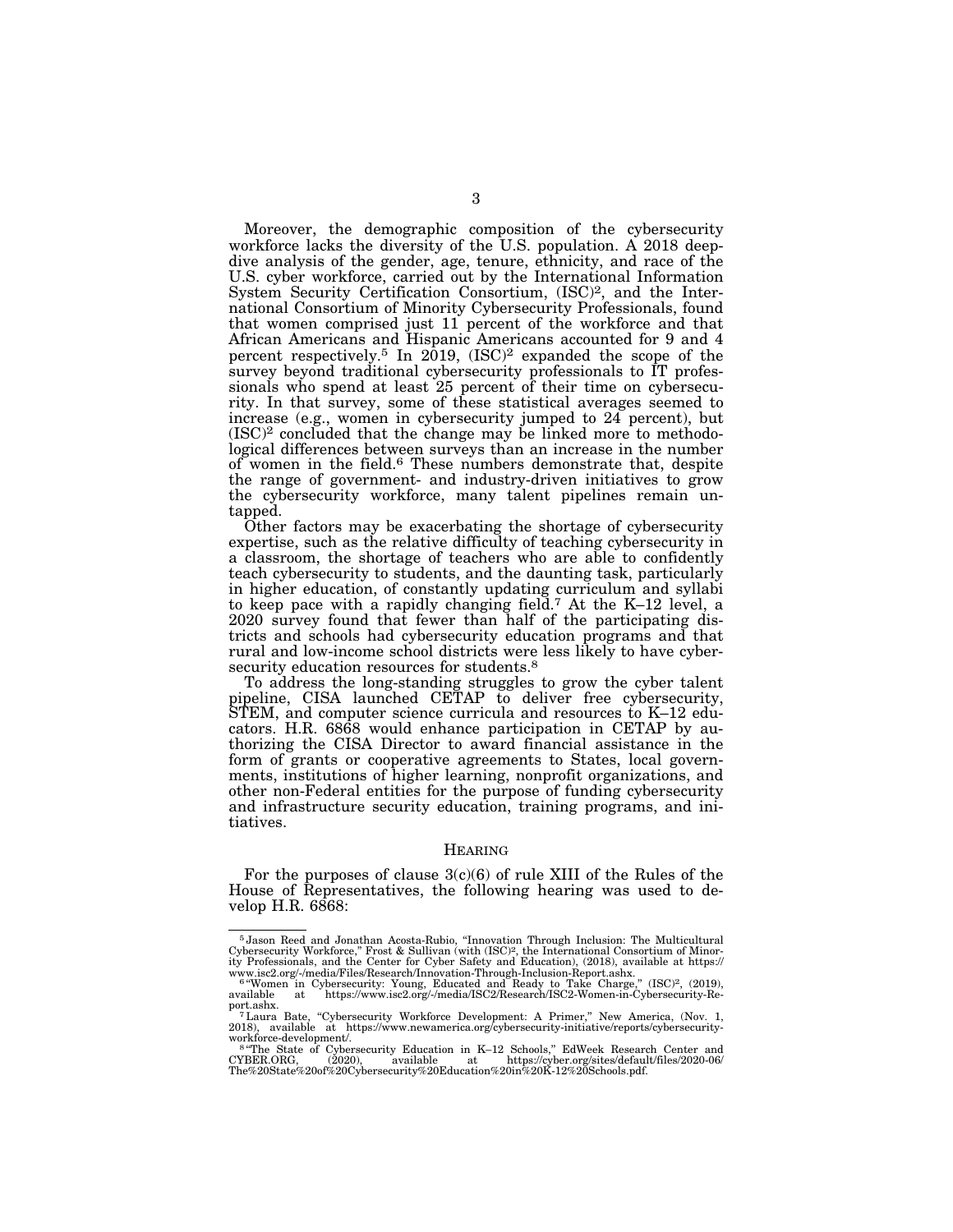• On July 29, 2021, the Subcommittee on Cybersecurity, Infrastructure Protection, and Innovation held a hearing entitled ''The Cyber Talent Pipeline: Educating a Workforce to Match Today's Threats.'' The Subcommittee received testimony from Mr. Kevin Nolten, Director of Academic Outreach at CYBER.ORG; Dr. Tony Coulson, Executive Director of the Cybersecurity Center and Lead at the National Centers of Academic Excellence in Cybersecurity Community, California State University, San Bernardino; Mr. Ralph Ley, Department Manager of National and Homeland Security Workforce Development and Training at the Idaho National Laboratory; and Mr. Max Stier, President and CEO, Partnership for Public Service.

#### COMMITTEE CONSIDERATION

The Committee met on March 2, 2022, a quorum being present, to consider H.R. 6868 and ordered the measure to be favorably reported to the House, as amended, by a recorded vote of 33–0.

#### COMMITTEE VOTES

Clause 3(b) of rule XIII requires the Committee to list the recorded votes on the motion to report legislation and amendments thereto.

1. A motion by Mr. Cleaver to favorably report H.R. 6824, H.R. 6868, and H.R. 6873, as amended, en bloc, to the House was agreed to by a recorded vote of 33 ayes to 0 noes (Rollcall No. 32).

#### Committee Rollcall No. 32

#### Motion by Mr. Cleaver to Favorably Report H.R. 6824, H.R. 6868, and H.R. 6873, As Amended, En Bloc Agreed to: 33 ayes to 0 noes

| <b>Majority Members</b> | Vote | <b>Minority Members</b> | Vote |
|-------------------------|------|-------------------------|------|
| Ms. Jackson Lee         |      | Mr. Katko               | Aye  |
| Mr. Langevin            | Aye  | Mr. McCaul              |      |
| Mr. Payne               | Aye  | Mr. Higgins (LA)        | Aye  |
| Mr. Correa              | Aye  | Mr. Guest               | Aye  |
| Ms. Slotkin             | Aye  | Mr. Bishop (NC)         | Aye  |
| Mr. Cleaver             | Aye  | Mr. Van Drew            | Aye  |
| Mr. Green (TX)          | Aye  | Mr. Norman              | Aye  |
| Ms. Clarke (NY)         | Aye  | Mrs. Miller-Meeks       | Aye  |
| Mr. Swalwell            | Aye  | Mrs. Harshbarger        | Aye  |
| Ms. Titus               | Aye  | Mr. Clyde               | Aye  |
| Mrs. Watson Coleman     | Aye  | Mr. Gimenez             | Aye  |
| Miss Rice (NY)          | Aye  | Mr. LaTurner            | Aye  |
| Mrs. Demings            | Aye  | Mr. Meijer              | Aye  |
| Ms. Barragán            | Aye  | Mrs. Cammack            | Aye  |
| Mr. Gottheimer          | Aye  | Mr. Pfluger             | Aye  |
| Mrs. Luria              | Aye  | Mr. Garbarino           | Aye  |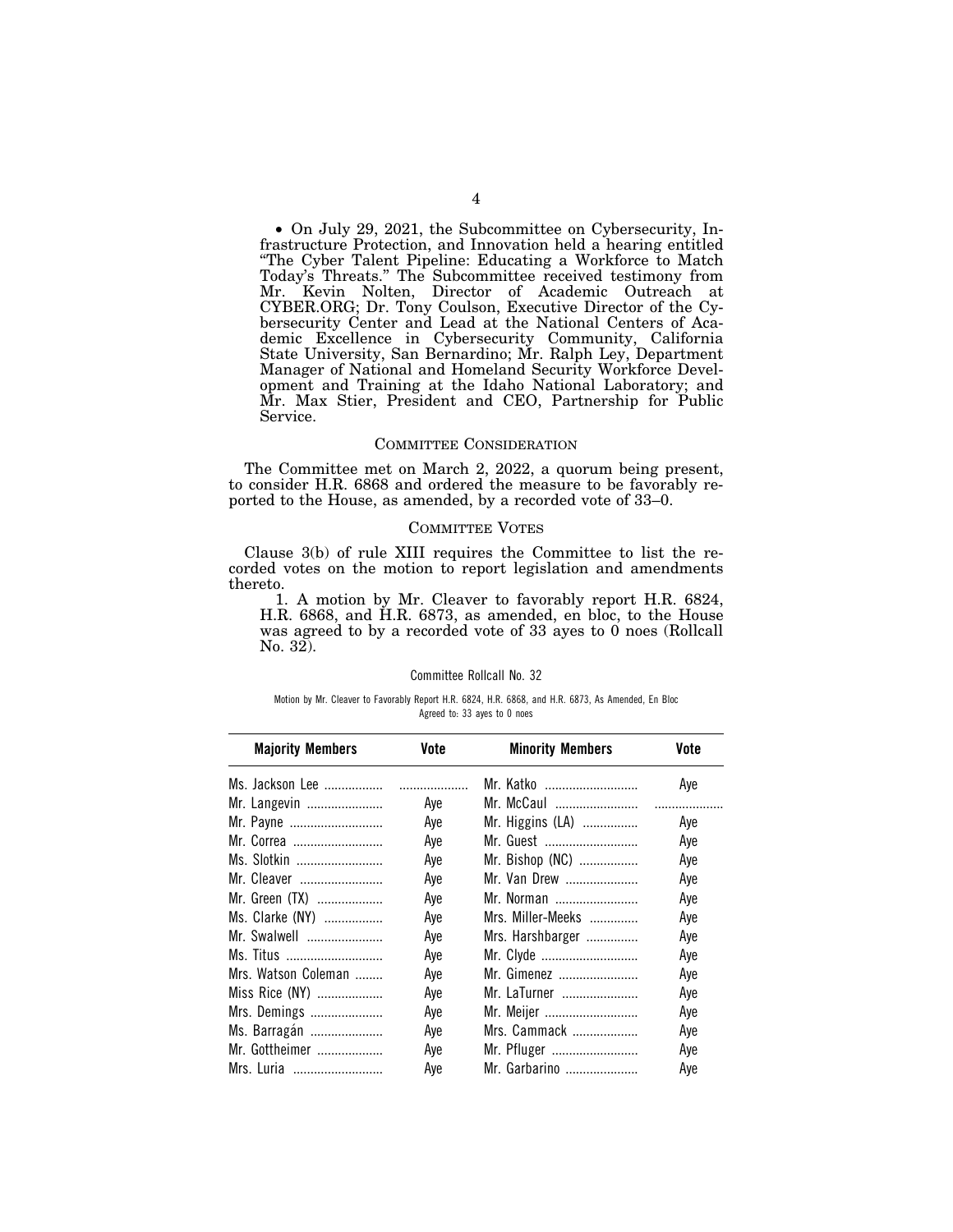## Committee Rollcall No. 32—Continued

Motion by Mr. Cleaver to Favorably Report H.R. 6824, H.R. 6868, and H.R. 6873, As Amended, En Bloc Agreed to: 33 ayes to 0 noes

| <b>Majority Members</b>         | Vote | <b>Minority Members</b> | Vote |
|---------------------------------|------|-------------------------|------|
| Mr. Malinowski                  | Aye  |                         |      |
| Mr. Torres (NY)                 | Aye  |                         |      |
| Mr. Thompson (MS),<br>Chairman. | Ave  |                         |      |

## COMMITTEE OVERSIGHT FINDINGS

In compliance with clause  $3(c)(1)$  of rule XIII, the Committee advises that the findings and recommendations of the Committee, based on oversight activities under clause  $2(b)(1)$  of rule X, are incorporated in the descriptive portions of this report.

## CONGRESSIONAL BUDGET OFFICE ESTIMATE, NEW BUDGET AUTHORITY, ENTITLEMENT AUTHORITY, AND TAX EXPENDITURES

With respect to the requirements of clause  $3(c)(2)$  of rule XIII and section 308(a) of the Congressional Budget Act of 1974, and with respect to the requirements of clause  $3(c)(3)$  of rule XIII and section 402 of the Congressional Budget Act of 1974, the Committee adopts as its own the estimate of any new budget authority, spending authority, credit authority, or an increase or decrease in revenues or tax expenditures contained in the cost estimate prepared by the Director of the Congressional Budget Office.

## U.S. CONGRESS, CONGRESSIONAL BUDGET OFFICE, *Washington, DC, April 27, 2022.*

Hon. BENNIE G. THOMPSON, *Chairman, Committee on Homeland Security, House of Representatives, Washington, DC.* 

DEAR MR. CHAIRMAN: The Congressional Budget Office has prepared the enclosed cost estimate for H.R. 6868, the Cybersecurity Grants for Schools Act of 2022.

If you wish further details on this estimate, we will be pleased to provide them. The CBO staff contact is Aldo Prosperi.

Sincerely,

PHILLIP L. SWAGEL, *Director.* 

Enclosure.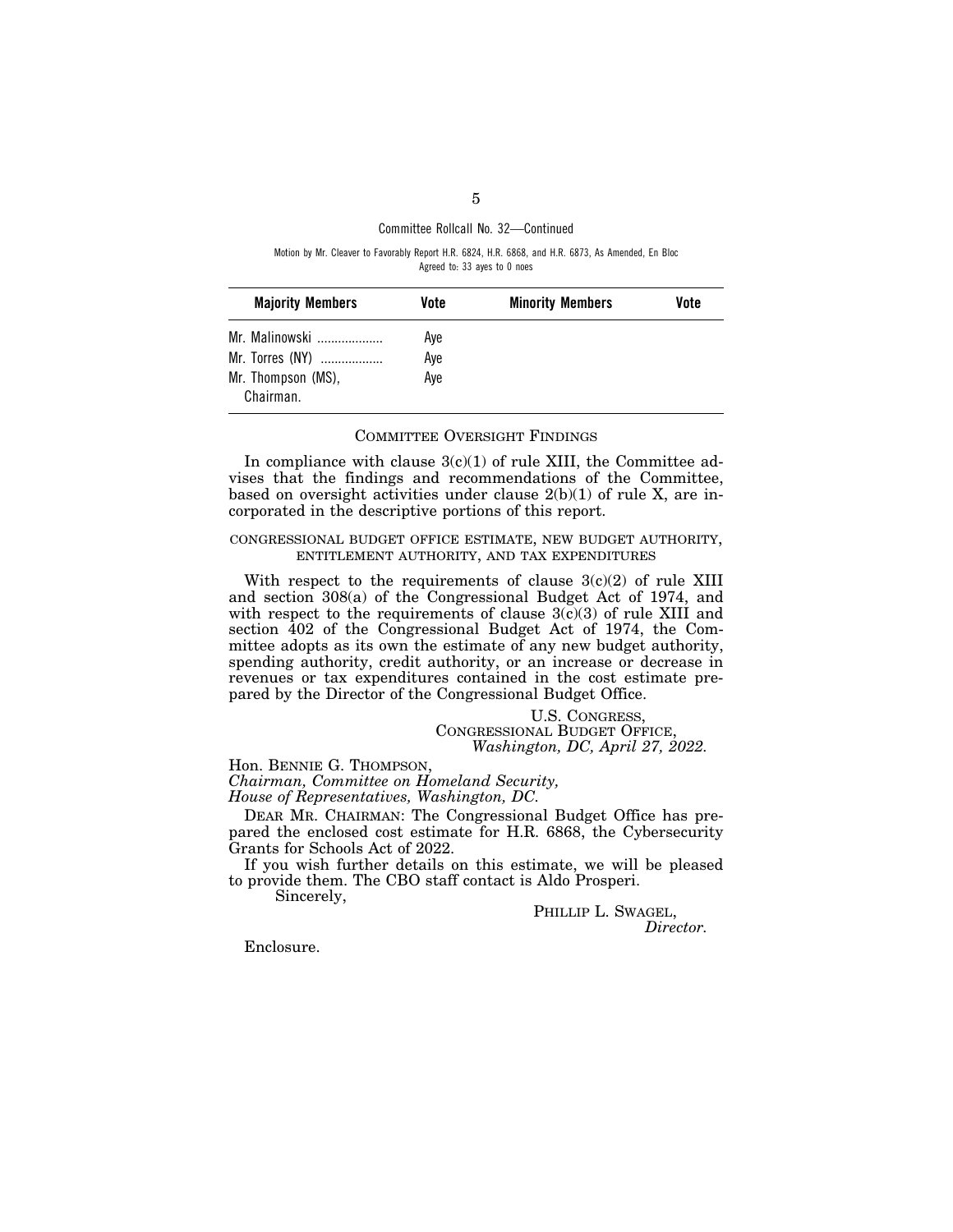| By Fiscal Year, Millions of Dollars                                     | 2022 | 2022-2026                           | 2022-2031     |
|-------------------------------------------------------------------------|------|-------------------------------------|---------------|
| <b>Direct Spending (Outlays)</b>                                        |      |                                     |               |
| Revenues                                                                | Ω    |                                     |               |
| Increase or Decrease (-)<br>in the Deficit                              |      | o                                   |               |
| <b>Spending Subject to</b><br><b>Appropriation (Outlays)</b>            |      |                                     | not estimated |
| Statutory pay-as-you-go<br>procedures apply?                            | No   | <b>Mandate Effects</b>              |               |
| Increases on-budget deficits in any<br>of the four consecutive 10-year. | No   | Contains intergovernmental mandate? | No            |
| periods beginning in 2032?                                              |      | Contains private-sector mandate?    | No            |

H.R. 6868 would authorize the Cybersecurity and Infrastructure Security Agency (CISA) to award grants to cyber education and training programs. The bill also would require the agency to report to the Congress on the effectiveness of its efforts.

CISA is already providing the grants that would be authorized under H.R. 6868 through the Cybersecurity Education and Training Assistance Program; thus, the bill would codify those responsibilities and would not impose any new grant requirements on the agency.

The agency could expand a report provided under current law to satisfy the new reporting requirement in the bill. CBO estimates that doing so would cost less than \$500,000 over the 2022–2026 period; such spending would be subject to the availability of appropriated funds.

The CBO staff contact for this estimate is Aldo Prosperi. The estimate was reviewed by Leo Lex, Deputy Director of Budget Analysis.

#### FEDERAL MANDATES STATEMENT

The Committee adopts as its own the estimate of Federal mandates prepared by the Director of the Congressional Budget Office pursuant to section 423 of the Unfunded Mandates Reform Act.

#### DUPLICATIVE FEDERAL PROGRAMS

Pursuant to clause 3(c) of rule XIII, the Committee finds that H.R. 6868 does not contain any provision that establishes or reauthorizes a program known to be duplicative of another Federal program.

#### STATEMENT OF GENERAL PERFORMANCE GOALS AND OBJECTIVES

Pursuant to clause 3(c)(4) of rule XIII, the objective of H.R. 6868 is to enhance CISA's ability to support cybersecurity education programs and grow the cybersecurity talent pipeline.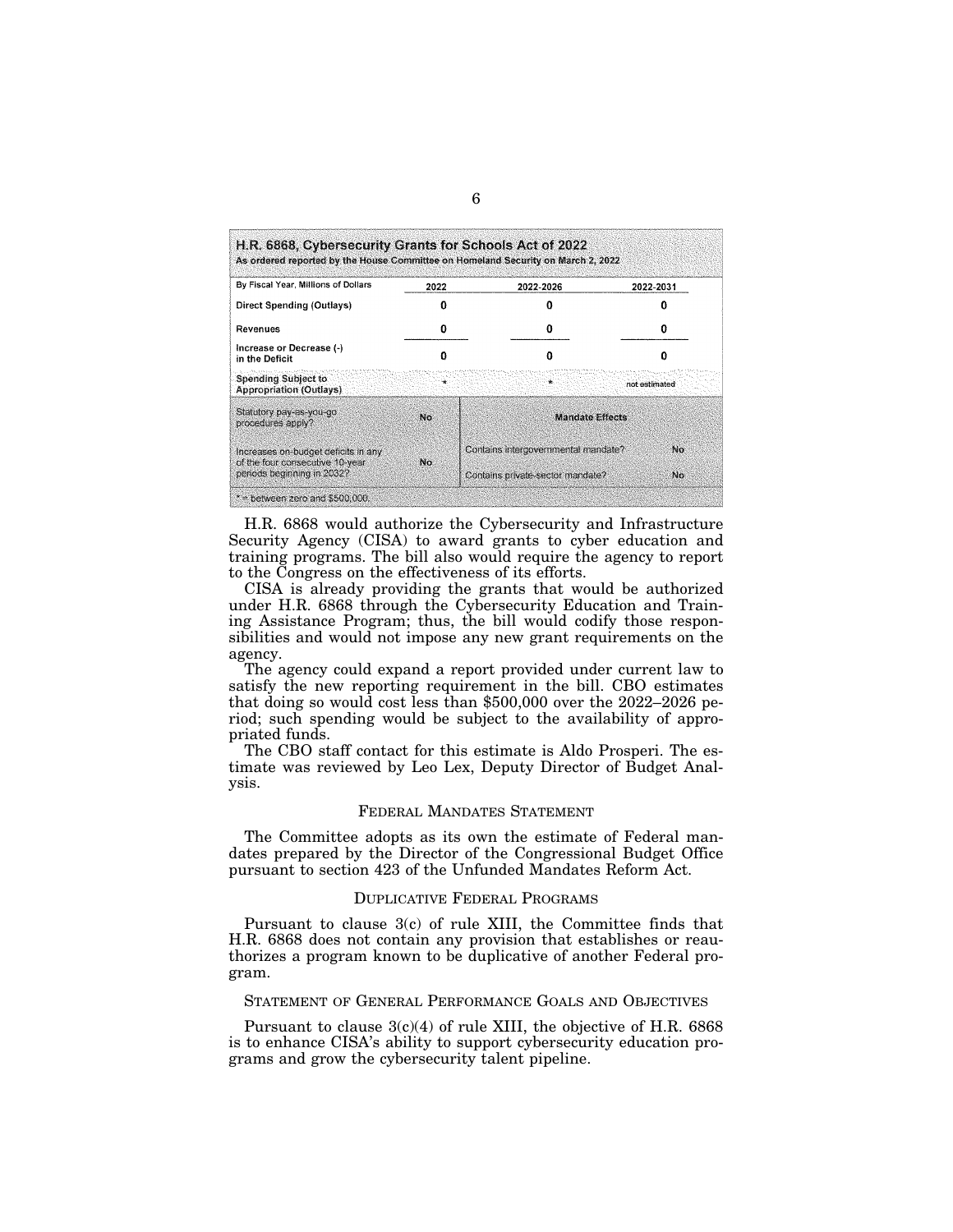# CONGRESSIONAL EARMARKS, LIMITED TAX BENEFITS, AND LIMITED TARIFF BENEFITS

In compliance with rule XXI, this bill, as reported, contains no congressional earmarks, limited tax benefits, or limited tariff benefits as defined in clause 9(d), 9(e), or 9(f) of rule XXI.

#### ADVISORY COMMITTEE STATEMENT

No advisory committees within the meaning of section 5(b) of the Federal Advisory Committee Act were created by this legislation.

# APPLICABILITY TO LEGISLATIVE BRANCH

The Committee finds that H.R. 6868 does not relate to the terms and conditions of employment or access to public services or accommodations within the meaning of section  $102(b)(3)$  of the Congressional Accountability Act.

# SECTION-BY-SECTION ANALYSIS OF THE LEGISLATION

#### *Section 1. Short Title.*

This section states that the Act may be cited as the "Cybersecurity Grants for Schools Act of 2022''.

#### *Sec. 2. Strengthening cybersecurity education support.*

This section authorizes the CISA Director to award financial assistance in the form of grants or cooperative agreements to States, local governments, institutions of higher learning, nonprofit organizations, and other non-Federal entities for the purpose of funding cybersecurity and infrastructure security education and training programs and initiatives to carry out the purposes of CETAP and enhance CETAP to address the national shortfall of cybersecurity professionals.

This section also amends the Secretary of Homeland Security's obligations to brief relevant congressional committees about CETAP's activities and requires such briefings to include information on any grants or cooperative agreements entered into, including how any such grants or cooperative agreements are being used to enhance cybersecurity education in underserved populations or communities.

### CHANGES IN EXISTING LAW MADE BY THE BILL, AS REPORTED

In compliance with clause 3(e) of rule XIII of the Rules of the House of Representatives, changes in existing law made by the bill, as reported, are shown as follows (existing law proposed to be omitted is enclosed in black brackets, new matter is printed in italics, and existing law in which no change is proposed is shown in roman):

# **HOMELAND SECURITY ACT OF 2002**

\* \* \* \* \* \* \*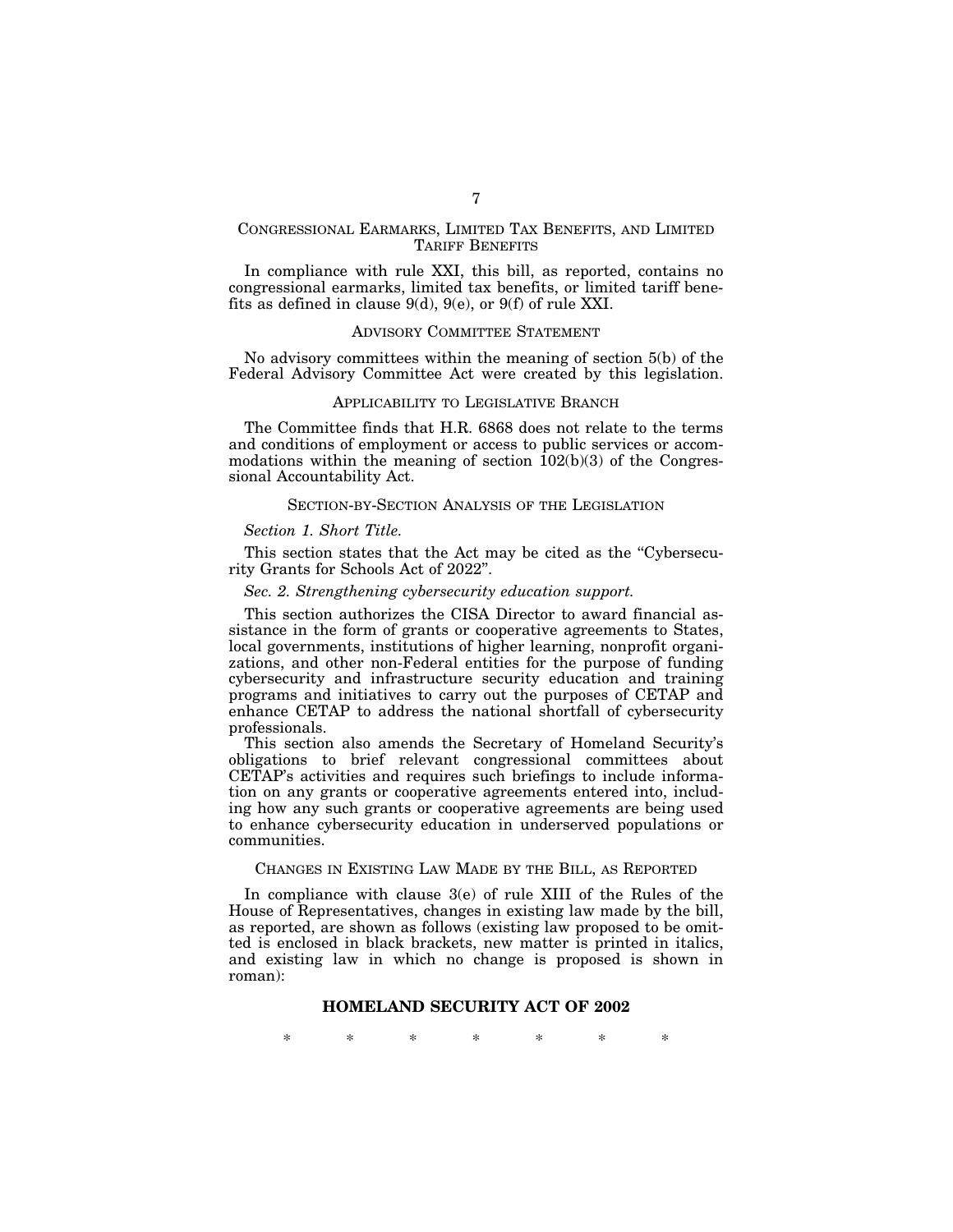# **TITLE XXII—CYBERSECURITY AND INFRASTRUCTURE SECURITY AGENCY**

# **Subtitle A—Cybersecurity and Infrastructure Security**

# \* \* \* \* \* \* \* **SEC. 2220. CYBERSECURITY EDUCATION AND TRAINING PROGRAMS..**

(a) ESTABLISHMENT.—

(1) IN GENERAL.—The Cybersecurity Education and Training Assistance Program (referred to in this section as "CETAP") is established within the Agency.

(2) PURPOSE.—The purpose of CETAP shall be to support the effort of the Agency in building and strengthening a national cybersecurity workforce pipeline capacity through enabling elementary and secondary cybersecurity education, including by—

(A) providing foundational cybersecurity awareness and literacy;

(B) encouraging cybersecurity career exploration; and

(C) supporting the teaching of cybersecurity skills at the elementary and secondary education levels.

(b) REQUIREMENTS.—In carrying out CETAP, the Director shall— (1) ensure that the program—

(A) creates and disseminates cybersecurity-focused curricula and career awareness materials appropriate for use at the elementary and secondary education levels;

(B) conducts professional development sessions for teachers;

(C) develops resources for the teaching of cybersecurityfocused curricula described in subparagraph (A);

(D) provides direct student engagement opportunities through camps and other programming;

(E) engages with State educational agencies and local educational agencies to promote awareness of the program and ensure that offerings align with State and local curricula;

(F) integrates with existing post-secondary education and workforce development programs at the Department;

(G) promotes and supports national standards for elementary and secondary cyber education;

(H) partners with cybersecurity and education stakeholder groups to expand outreach; and

(I) any other activity the Director determines necessary to meet the purpose described in subsection  $(a)(2)$ ; and

(2) enable the deployment of CETAP nationwide, with special consideration for underserved populations or communities. (c) BRIEFINGS.—

(1) IN GENERAL.—Not later than 1 year after the establishment of CETAP, and annually thereafter, the Secretary shall brief the Committee on Homeland Security and Governmental Affairs of the Senate and the Committee on Homeland Security of the House of Representatives on the program.